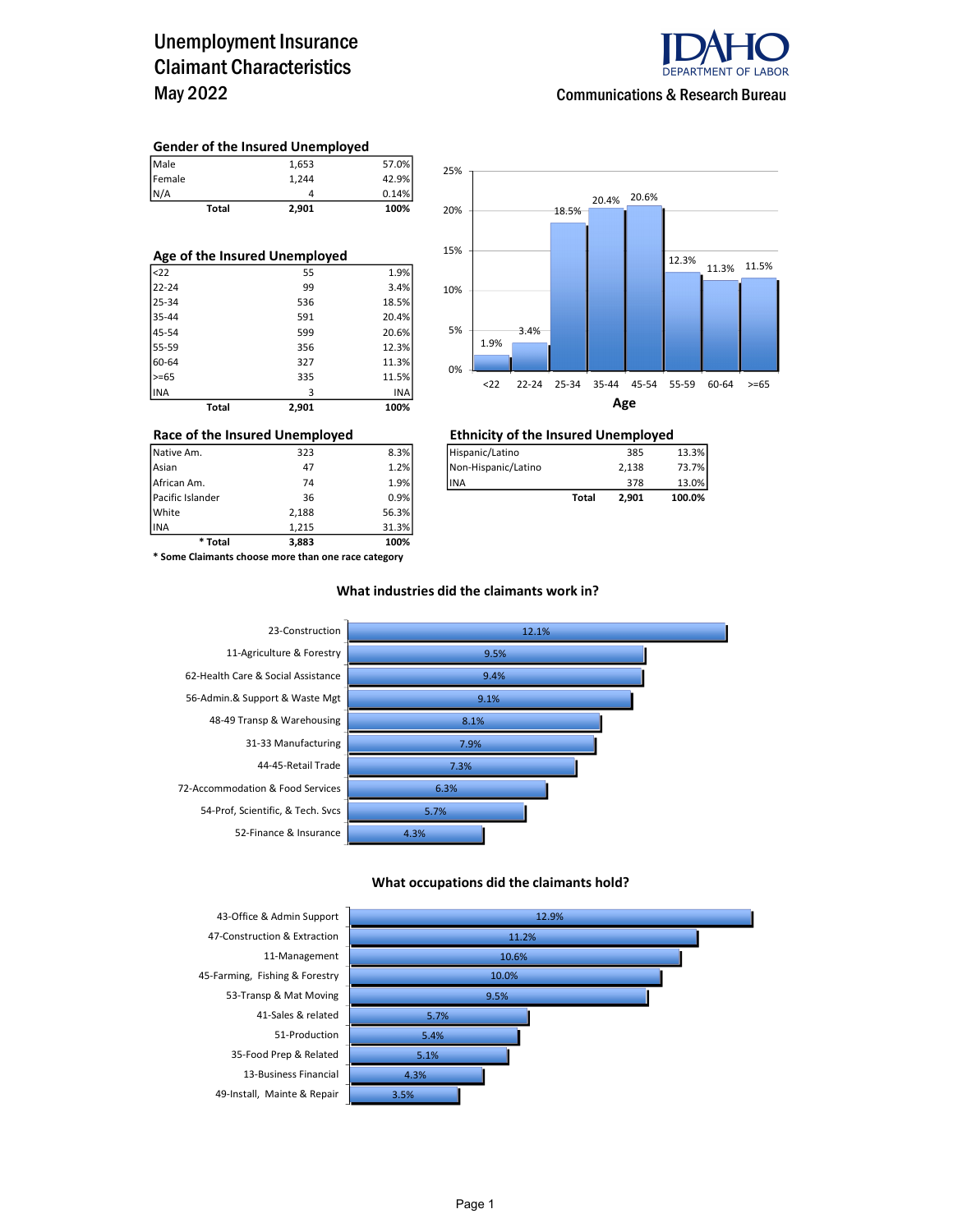# Unemployment Insurance Claimant Characteristics



## May 2022 Communications & Research Bureau

| <b>Demographics</b>                                          | <b>May</b><br>2022 |       | <b>April</b><br>2022 |       | <b>Monthly</b><br><b>Difference</b> | May<br>2021  |       | Yearly<br><b>Difference</b> |
|--------------------------------------------------------------|--------------------|-------|----------------------|-------|-------------------------------------|--------------|-------|-----------------------------|
|                                                              |                    |       |                      |       |                                     |              |       |                             |
| Gender:                                                      |                    |       |                      |       |                                     |              |       |                             |
| Male                                                         | 1,653              | 57.0% | 2,358                | 64.8% | $-705$                              | 3,639        | 53.1% | $-1986$                     |
| Female                                                       | 1,244              | 42.9% | 1,278                | 35.1% | $-34$                               | 3,218        | 46.9% | $-1974$                     |
| <b>INA</b>                                                   | 4                  | 0.1%  | 4                    | 0.1%  | 0                                   | $\mathbf{1}$ | 0.0%  | 3                           |
| Total                                                        | 2,901              |       | 3,640                |       | $-739$                              | 6,858        |       | $-3957$                     |
| Race: NOTE: Claimants may choose more than one Race category |                    |       |                      |       |                                     |              |       |                             |
| Native American                                              | 323                | N/A   | 305                  | N/A   | 18                                  | 515          | N/A   | $-192$                      |
| lAsian                                                       | 47                 | N/A   | 64                   | N/A   | $-17$                               | 274          | N/A   | $-227$                      |
| African American                                             | 74                 | N/A   | 123                  | N/A   | $-49$                               | 252          | N/A   | $-178$                      |
| Pacific Islander                                             | 36                 | N/A   | 49                   | N/A   | $-13$                               | 135          | N/A   | -99                         |
| <b>White</b>                                                 | 2,188              | N/A   | 2,326                | N/A   | $-138$                              | 4,546        | N/A   | $-2358$                     |
| <b>INA</b>                                                   | 1,215              | N/A   | 1,866                | N/A   | $-651$                              | 2,518        | N/A   | $-1303$                     |
|                                                              |                    |       |                      |       |                                     |              |       |                             |
| <b>Ethnicity:</b>                                            |                    |       |                      |       |                                     |              |       |                             |
| Hispanic/Latino                                              | 385                | 13.3% | 518                  | 14.2% | $-133$                              | 877          | 12.8% | $-492$                      |
| Non-Hispanic/Latino                                          | 2,138              | 73.7% | 2,654                | 72.9% | $-516$                              | 5,110        | 74.5% | $-2972$                     |
| <b>INA</b>                                                   | 378                | 13.0% | 468                  | 12.9% | $-90$                               | 871          | 12.7% | $-493$                      |
|                                                              |                    |       |                      |       |                                     |              |       |                             |
| Age:                                                         |                    |       |                      |       |                                     |              |       |                             |
| $22$                                                         | 55                 | 1.9%  | 69                   | 1.9%  | $-14$                               | 201          | 2.9%  | $-146$                      |
| 22-24                                                        | 99                 | 3.4%  | 122                  | 3.4%  | $-23$                               | 285          | 4.2%  | $-186$                      |
| 25-34                                                        | 536                | 18.5% | 659                  | 18.1% | $-123$                              | 1,436        | 20.9% | $-900$                      |
| 35-44                                                        | 591                | 20.4% | 723                  | 19.9% | $-132$                              | 1,452        | 21.2% | $-861$                      |
| 45-54                                                        | 599                | 20.6% | 784                  | 21.5% | $-185$                              | 1,362        | 19.9% | $-763$                      |
| 55-59                                                        | 356                | 12.3% | 452                  | 12.4% | $-96$                               | 772          | 11.3% | $-416$                      |
| 60-64                                                        | 327                | 11.3% | 421                  | 11.6% | $-94$                               | 623          | 9.1%  | $-296$                      |
| $\geq -65$                                                   | 335                | 11.5% | 406                  | 11.2% | $-71$                               | 719          | 10.5% | $-384$                      |
| <b>Total</b>                                                 | 2,898              |       | 3,636                |       | $-738$                              | 6,850        |       | $-3952$                     |